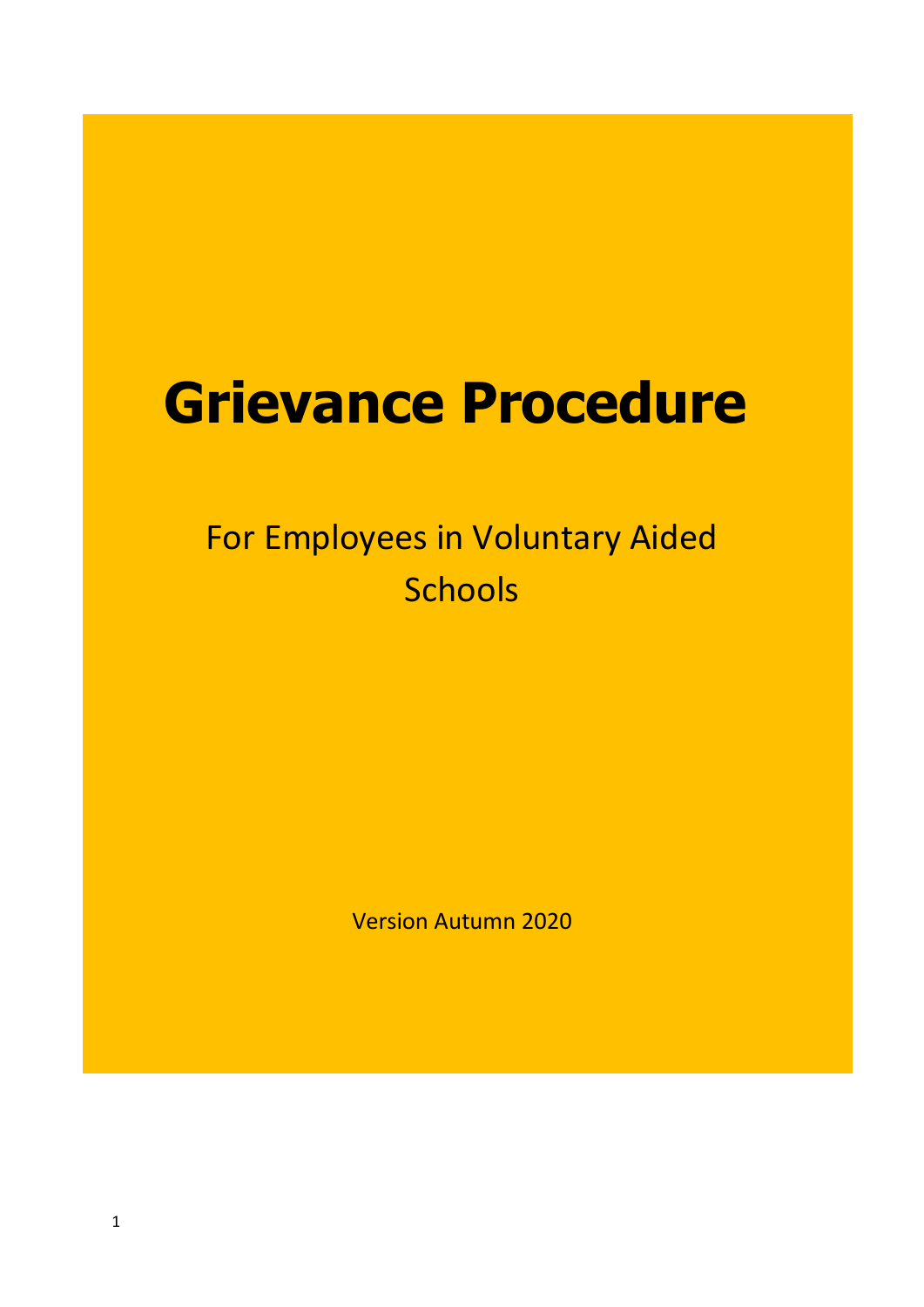### **Grievance Procedure**

#### **1. Policy Statement**

 1.1 Grievances can arise from a variety of sources. They can arise among individual members of staff or be directed towards school management and the governing body. They can be of a relatively simple nature or of fundamental importance.

 This procedure is designed to enable school leaders, staff and governing bodies to foster good relations by:

- Discouraging the harbouring of grievances;
- Assisting the resolution of individual grievances in an atmosphere of trust and confidentiality;
- Enabling grievances to be settled as closely as possible to their point of origin;
- Ensuring that grievances are dealt with fully, promptly and fairly.

The procedure sets out:

- An informal process through which most grievances may be resolved without recourse to any subsequent stage;
- A formal procedure to be invoked when the first stage has failed or is inappropriate;
- A right to appeal the outcome of any stage of the procedure.

 This policy does not form part of any employee's contract of employment. The policy will be reviewed every two years and may be amended from time to time.

#### **2. Representation**

 2.1 At all stages any staff involved in the procedure are entitled to be accompanied by a work colleague or trade union representative. At formal meetings, the companion may make representations and ask questions but should not answer questions on the employee's behalf. During the formal procedure, witnesses may be called and questioned on either side.

#### **3. Informal Stage**

3.1 Where a member of staff has a grievance which involves another member (or members) of staff, they should make every effort to resolve it by approaching the person(s) concerned directly.

 3.2 If a direct approach fails to resolve the grievance, the employee should then request in writing a personal interview, in writing with their line manager, Head of School, Headteacher, or Executive Headteacher (as appropriate), stating the reason, and the other party must be informed about the complaint. If the complaint is against the Headteacher or Executive Headteacher, the employee may request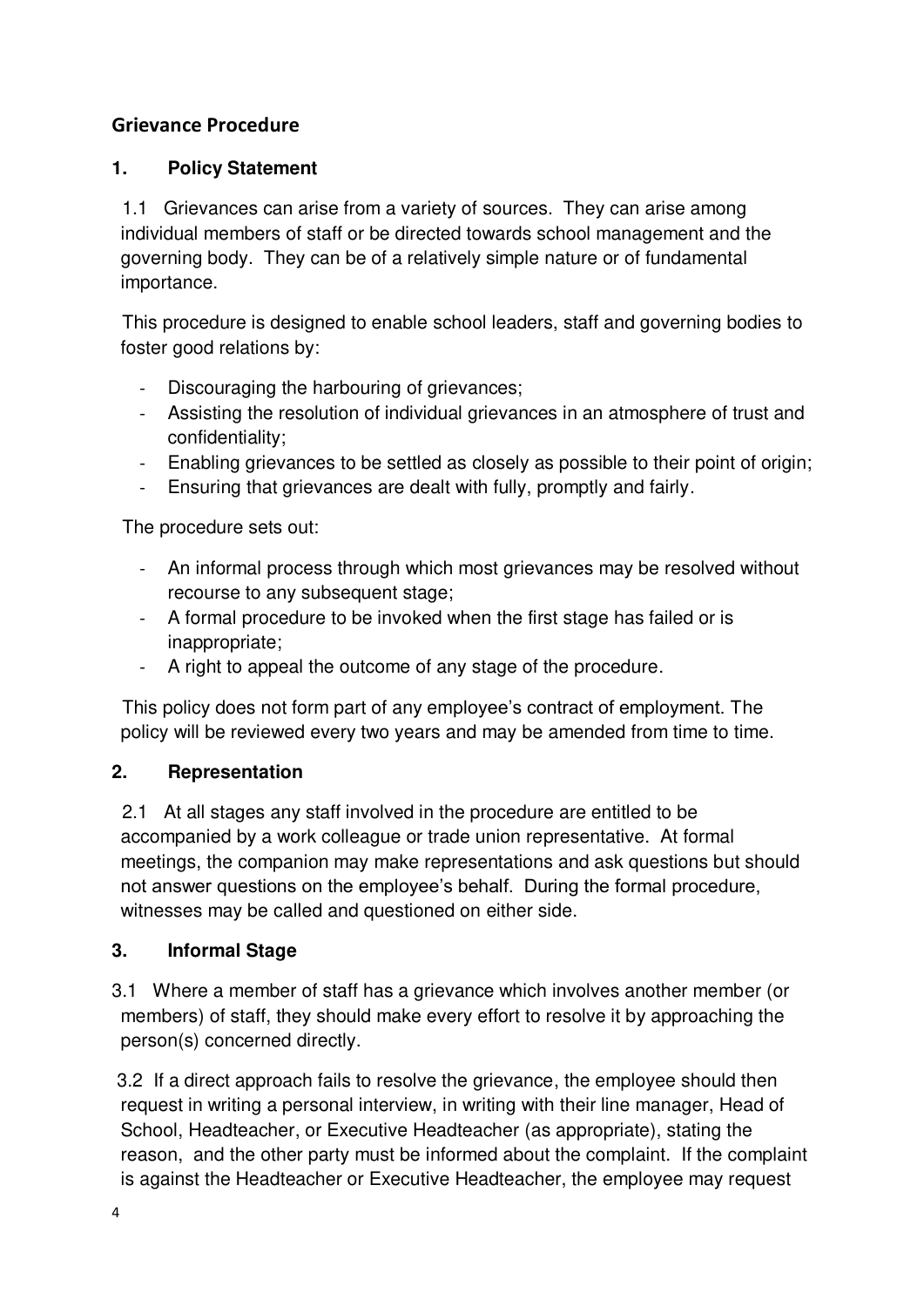an interview with a member of the governing body. In the first instance, the employee should contact the Chair, who will nominate a suitable governor to look into the matter.

 The interview should take place within five working days of the request and seek to resolve the problem personally in consultation with any other member (s) of staff involved. The parties may, by mutual agreement, seek consultation with the Executive Headteacher, Headteacher (if not already involved), the Chair of Governors or representatives of trade unions, as appropriate.

3.3 The aim of the meeting is to resolve matters informally, and this may result in a mediation or facilitated meeting between parties or lead to a more formal investigation by the Executive Headteacher, Headteacher, Head of School, Senior Leadership Team (SLT) member or an independent party.

#### **Formal stage**

- 4.1 Where the matter has not been resolved informally as above (or it has not been appropriate to raise the matter informally), the employee should submit a formal written notice of the grievance to the Executive Headteacher, Headteacher or Chair of Governors. The written notice should:
	- Include full details of the grievance, together with any supporting documents;
	- Set out steps already taken to resolve the issue;
	- State the resolution now requested.

4.2 The Executive Headteacher, Headteacher or member of SLT will advise any other parties concerned as to the nature of the grievance, and they may make a formal written response (together with any supporting documents). This response should normally be submitted within ten working days of receipt of the written notice of grievance unless not practicable.

 A hearing will then be arranged before either a panel of three governors or the Executive Headteacher or Headteacher to consider the grievance. The hearing will normally take place within twenty working days of receipt of the formal notice of grievance. If an investigation has taken place at the informal stage and the employee does not agree with the findings, the investigating officer may be invited to the hearing to present their findings and to answer questions from the panel, Executive Headteacher or Headteacher and the employee.

4.3 At least five working days' notice of the hearing will be given to the employee, who may be accompanied by a trade union representative or work colleague.

The above time limits may be altered by agreement of the parties concerned.